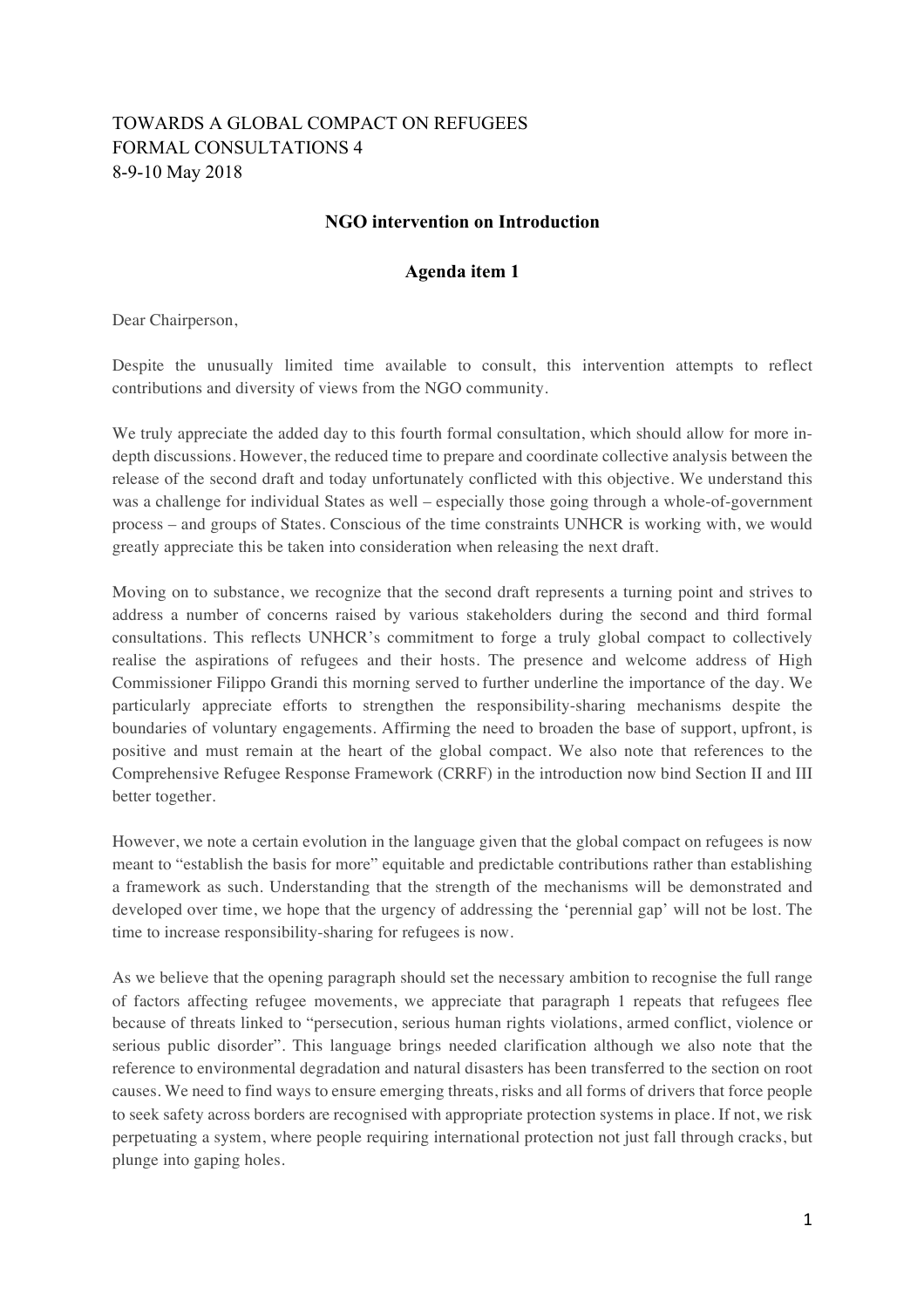We also appreciate that the text reiterates early on, and expands on, the wide range of partnerships required for comprehensive refugee responses and well-functioning responsibility-sharing mechanisms. We suggest that mention of diaspora communities and media could also be added.

The introduction also rightly grounds the refugee compact into **Guiding Principles** centred on the UN Charter, the 1951 Refugee Convention, its 1967 Protocol and other specific instruments while also referring to humanitarian and human rights law. We greatly appreciate the detailed reference to humanitarian principles and the centrality of protection in this section and other parts of the text. However, we believe this section should still be further strengthened.

First, we believe the right to seek asylum should also be expressly recognised here. Moreover, while also recognizing the many generous contributions of States not parties to international refugee instruments and of major host countries in general, we would appreciate that the call to accession to those instruments more clearly includes reference to the Statelessness conventions, as was the case in Draft 1.

Second, to ensure refugees can truly prosper, which is essential for their self-reliance, they should be able to enjoy the full range of rights including social, economic and cultural rights. We would therefore urge that the Global Compact on Refugees specifically refers to the International Covenants on Economic, Social and Cultural Rights, and Civil and Political Rights. Protections against discrimination and xenophobia should also be emphasised, particularly the Durban Declaration and the Programme of Action. In this perspective, we also welcome the reference to efforts to end various forms of discrimination listed in paragraph 10.

Finally, we note that current references to international human rights frameworks remain limited. All refugees are entitled to all human rights protections and guarantees in all settings. Footnote 6 should not limit the cited international human rights instruments to referencing a specific article. The Universal Declaration of Human Rights (UDHR) applies to all human beings, who are entitled to dignity as a fundamental basis of international law. Additionally, the Convention on the Rights of the Child (CRC) is non-derogable. Children are entitled to all the rights stated in the CRC, at all times, and in all settings. Specifying only the article mentioning refugee settings is misguiding and an inaccurate representation of the scope of the Convention. Similarly, General Recommendation 32 by the Committee on the Elimination of Discrimination against Women (CEDAW) makes clear that the Convention on the Elimination of All Forms of Discrimination against Women is applicable in all settings. Referencing the Committee's General Recommendation, but not CEDAW, itself fails to adequately reflect the rights guaranteed to women and girls under CEDAW, applicable in all settings.

We note that the global compact's **objectives** are now more clearly aligned with those mentioned in paragraph 18, Annex 1, of the New York Declaration. These provide a comprehensive means to address protracted refugee situations. In this recalibration, however, the goal to strengthen national protection systems and response capacities worldwide has fallen through. This could weaken the international community's ability to respond to large movements of people. We encourage that this be reintroduced as an indicator of success. We also note that a clear reference to the Sustainable Development Goals (SDGs) has now been removed from the objectives, and also reduced in other parts of the text, despite remaining references to 'leaving no one behind'. We still think it is paramount to refer to them in the introduction as they constitute a universal and inclusive framework for the peace and prosperity of all people. Or else, the global compact might be seen as creating a hierarchy, in which only those with